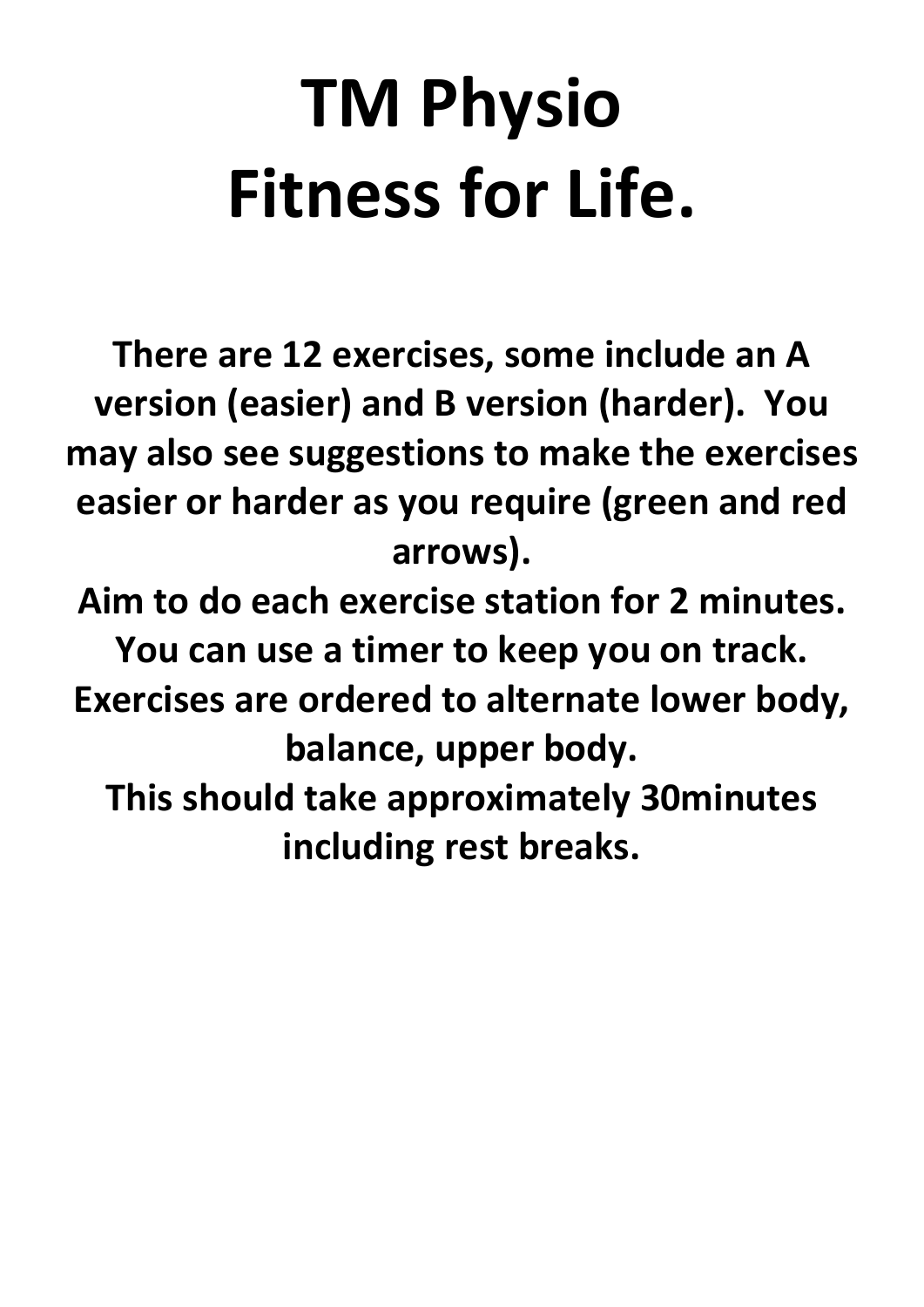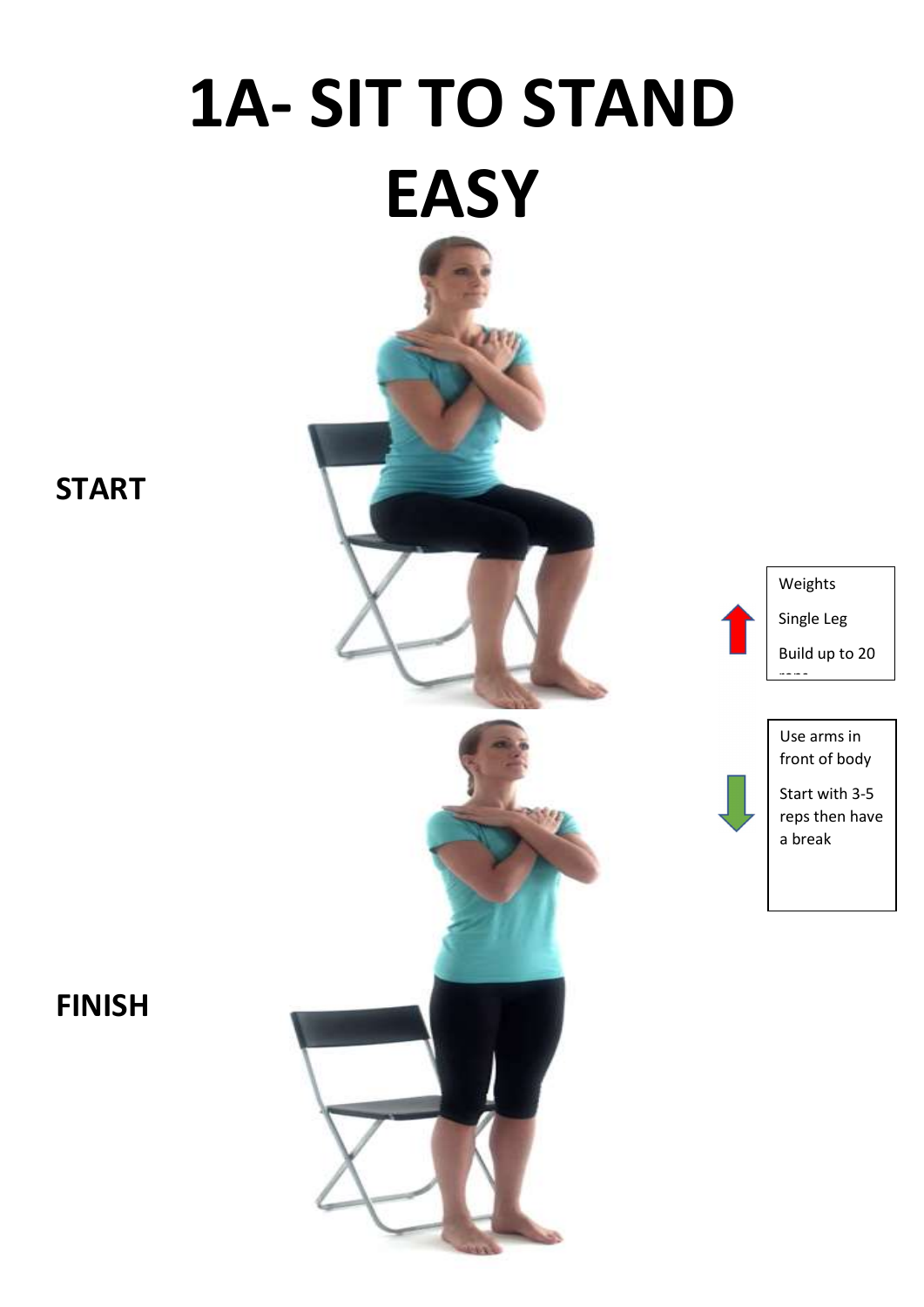## 1B- ASYMETRIC SIT TO **STAND HARD**



**START** 

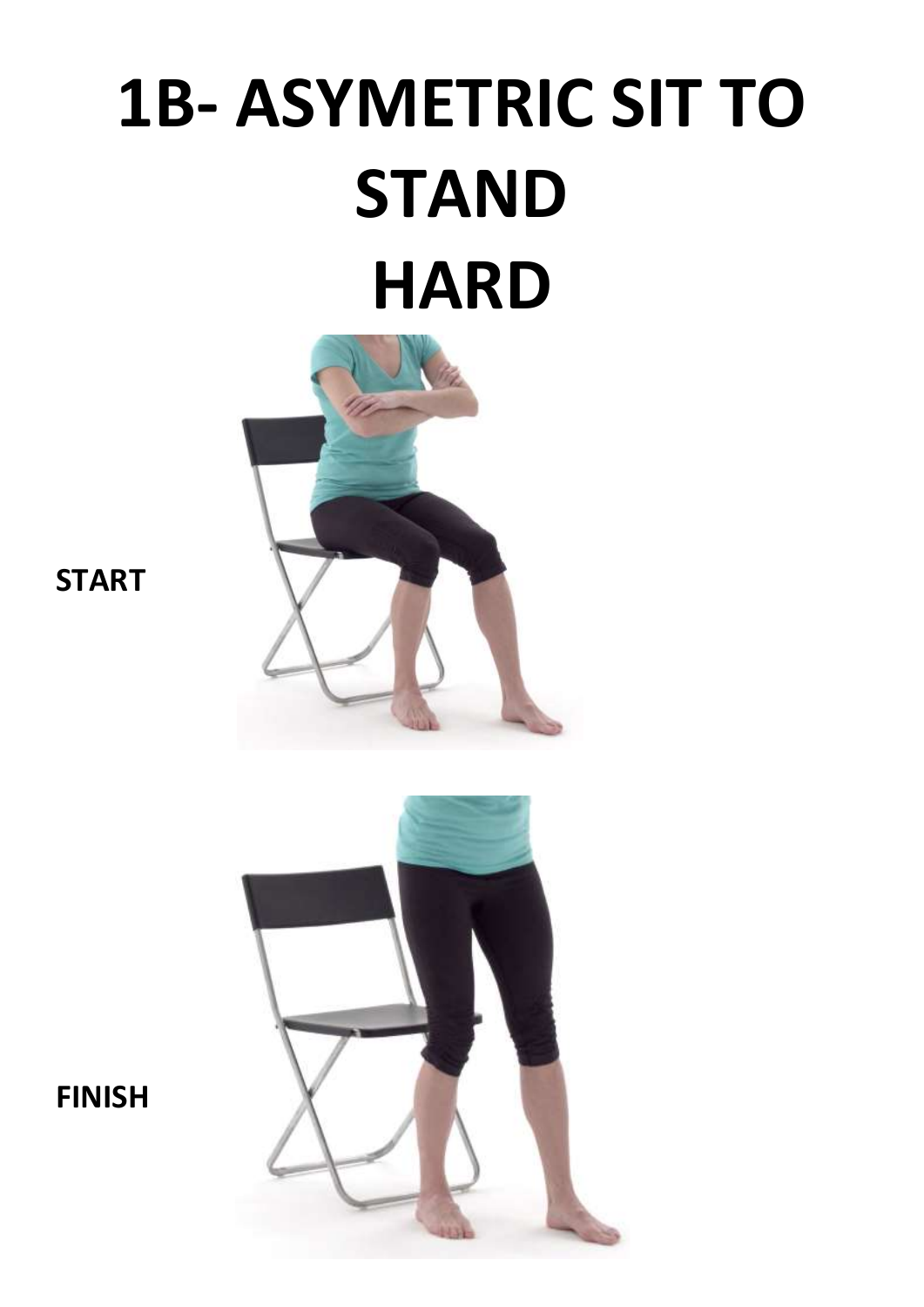# 2- TIGHTROPE WALKING EASY/HARD



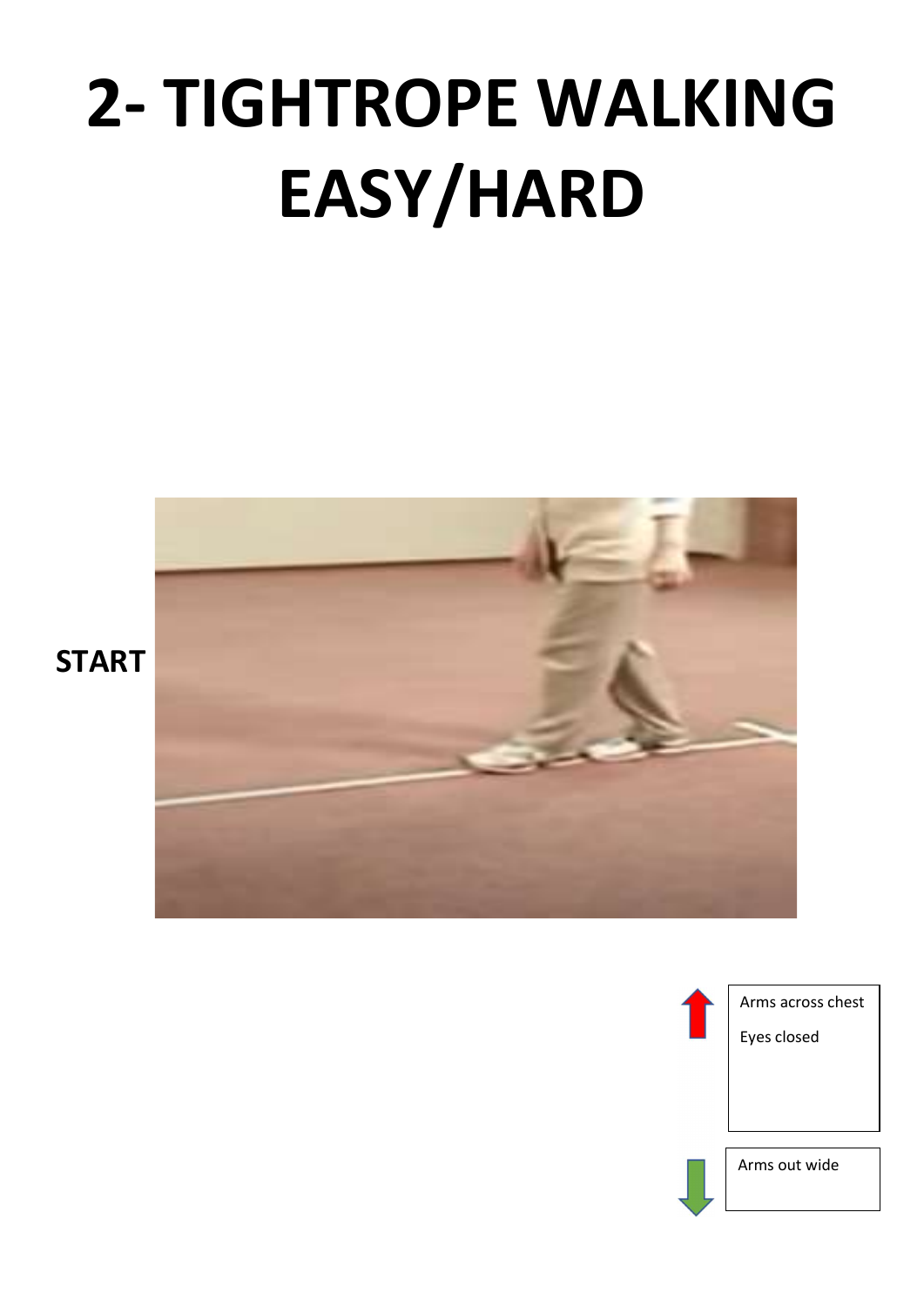### 3- RESISTED ROW EASY/HARD



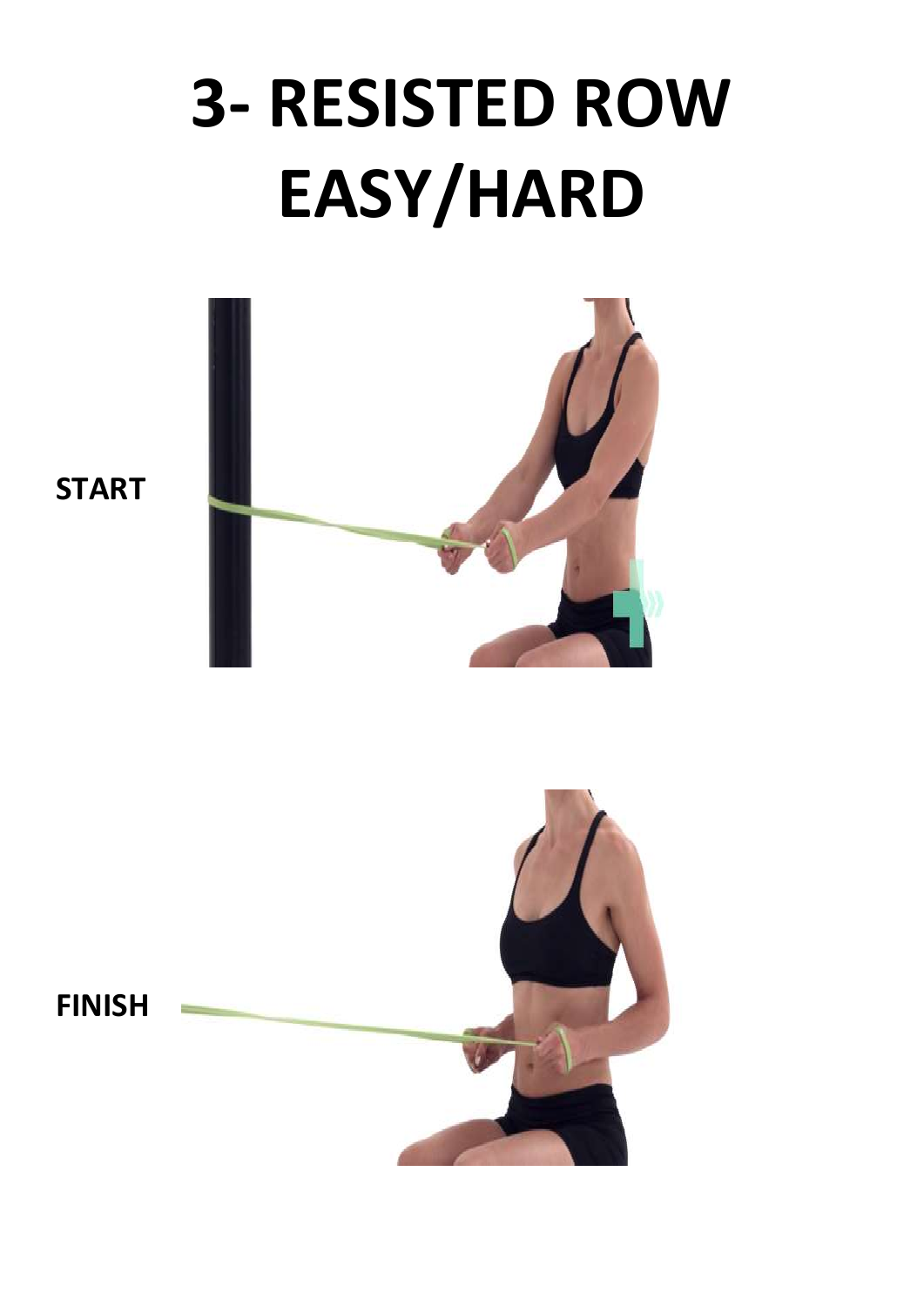# 4A- FRONT STEP UP **EASY**



Increase speed Add high knees step

Use hand on wall



FINISH

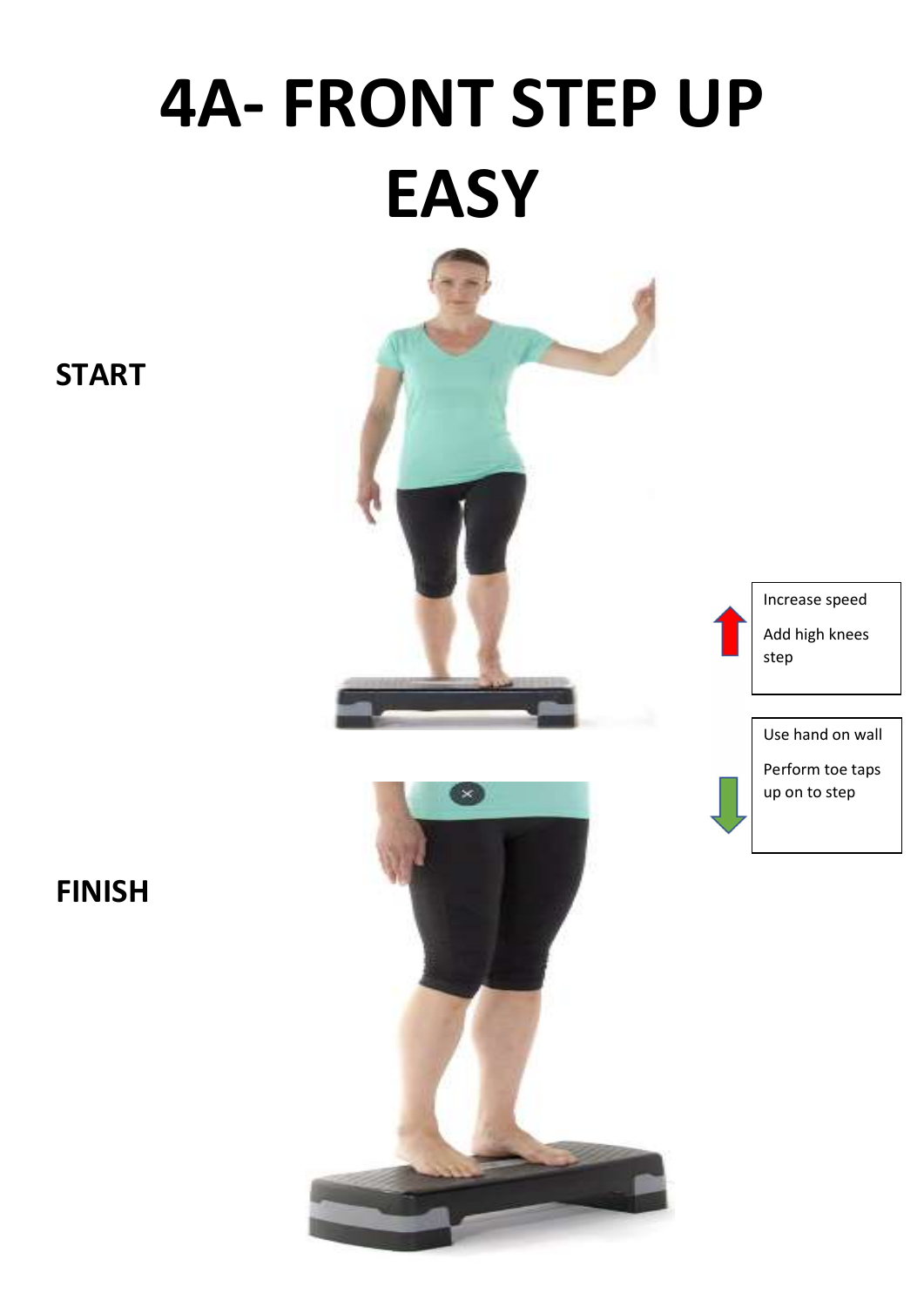### 4B- STEP UP & OVER **HARD**

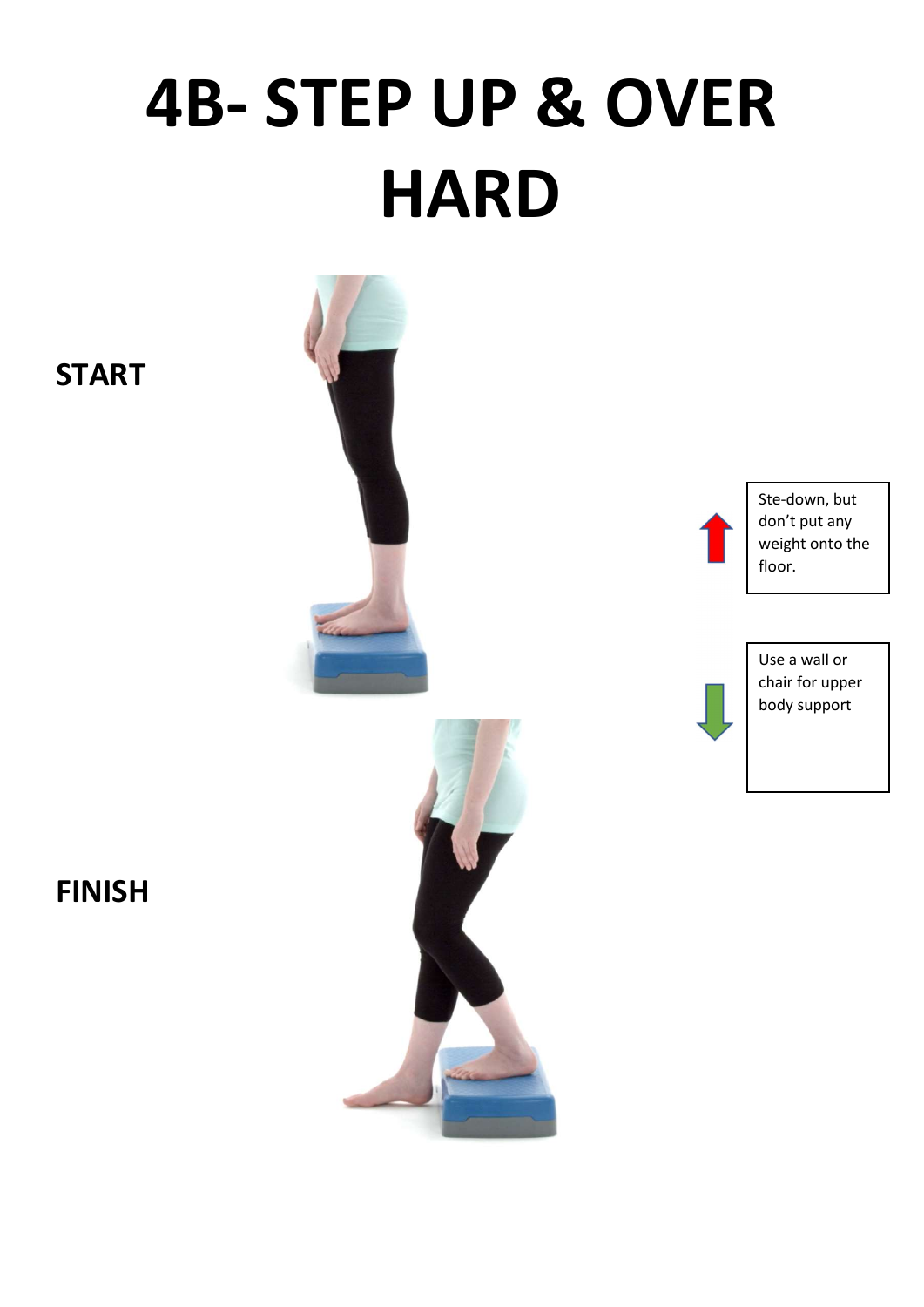## 5- SHOULDER ABDUCTION EASY / HARD





**START**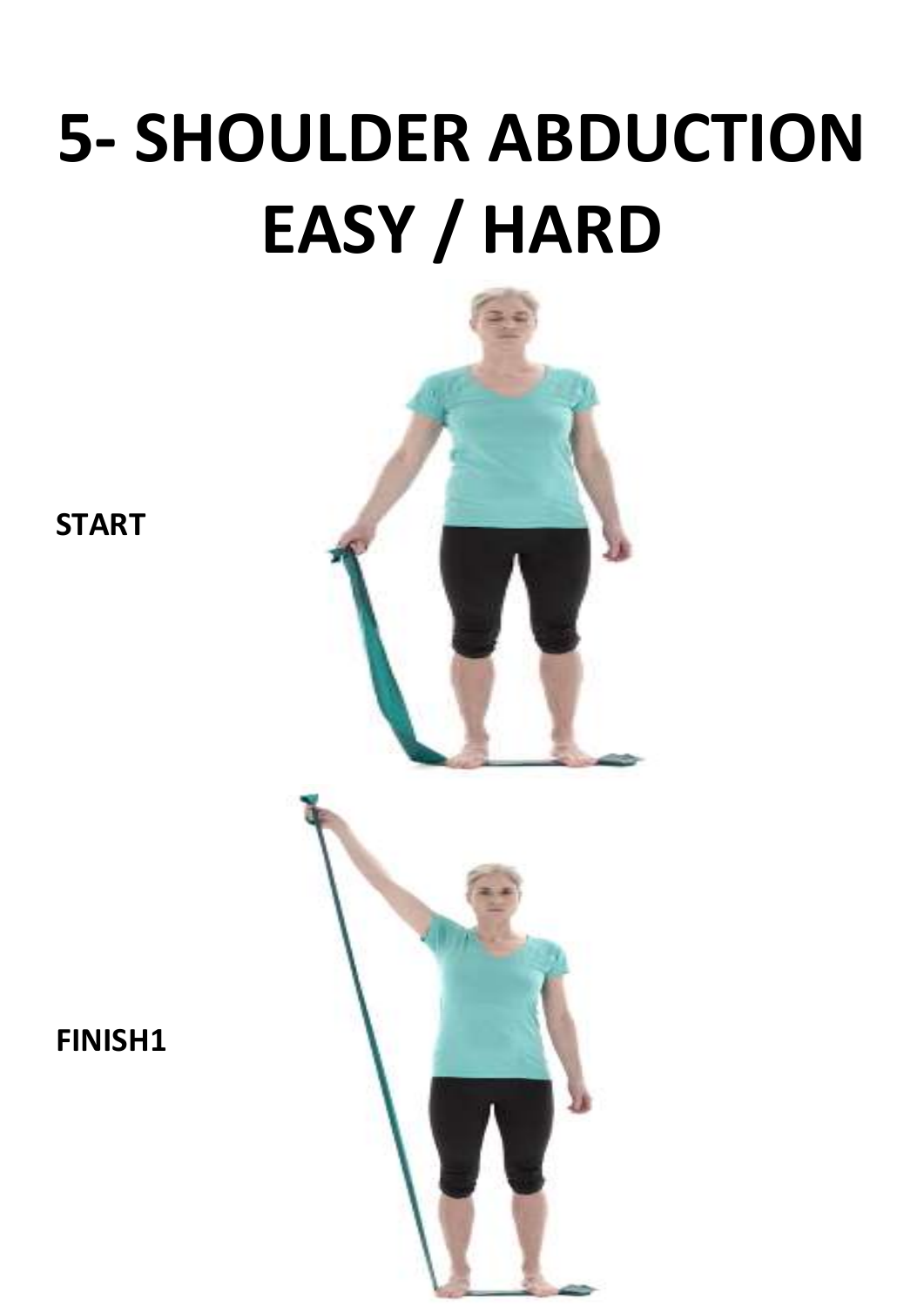# 6- STEPPING OVER OBJECTS EASY/HARD



Increase Speed Skipping Double leg jump Single leg jump Sideways

Backwards

Sidestep around big hurdles



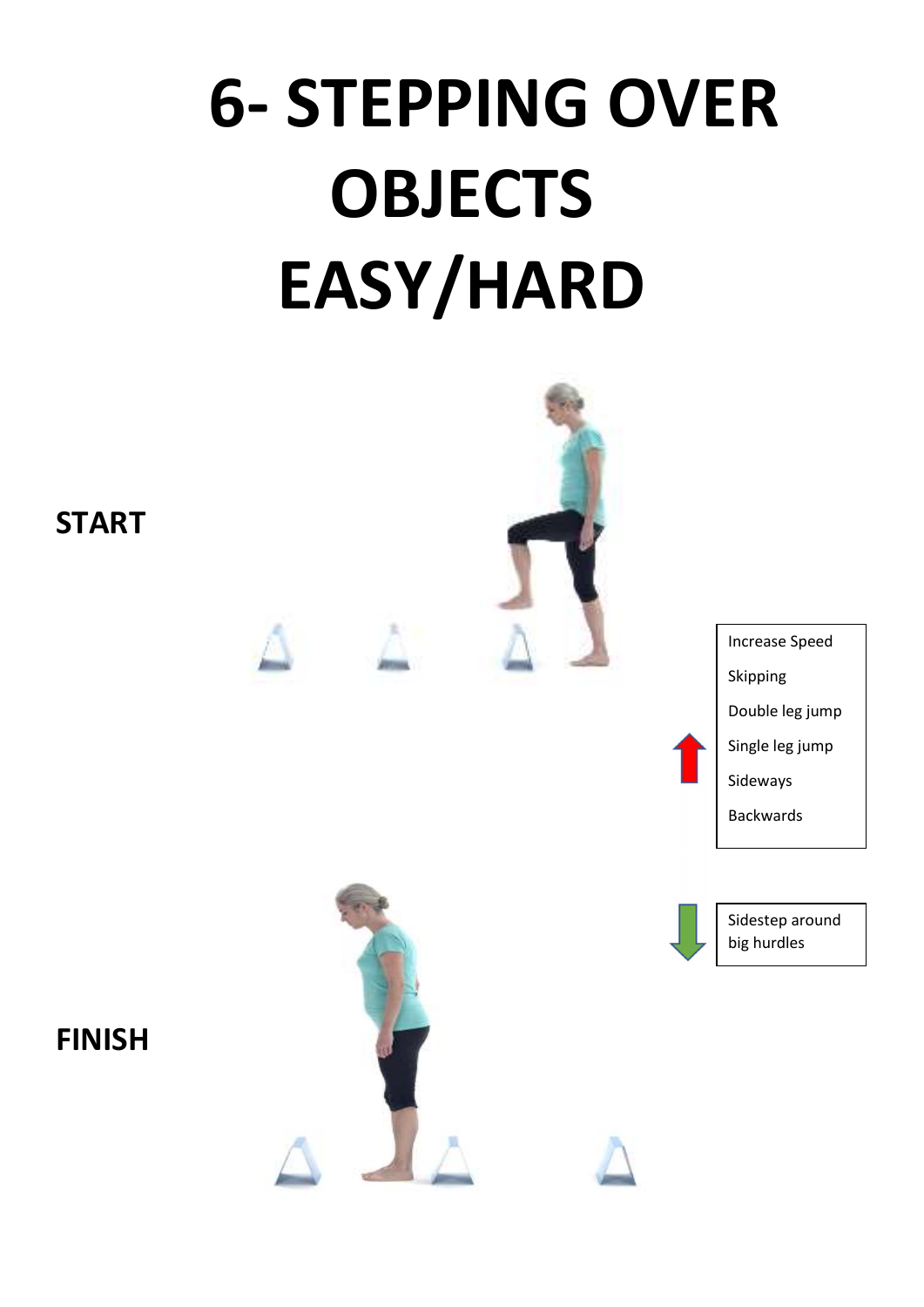### 7A- DOUBLE LEG CALF RAISE **EASY**



**START** 

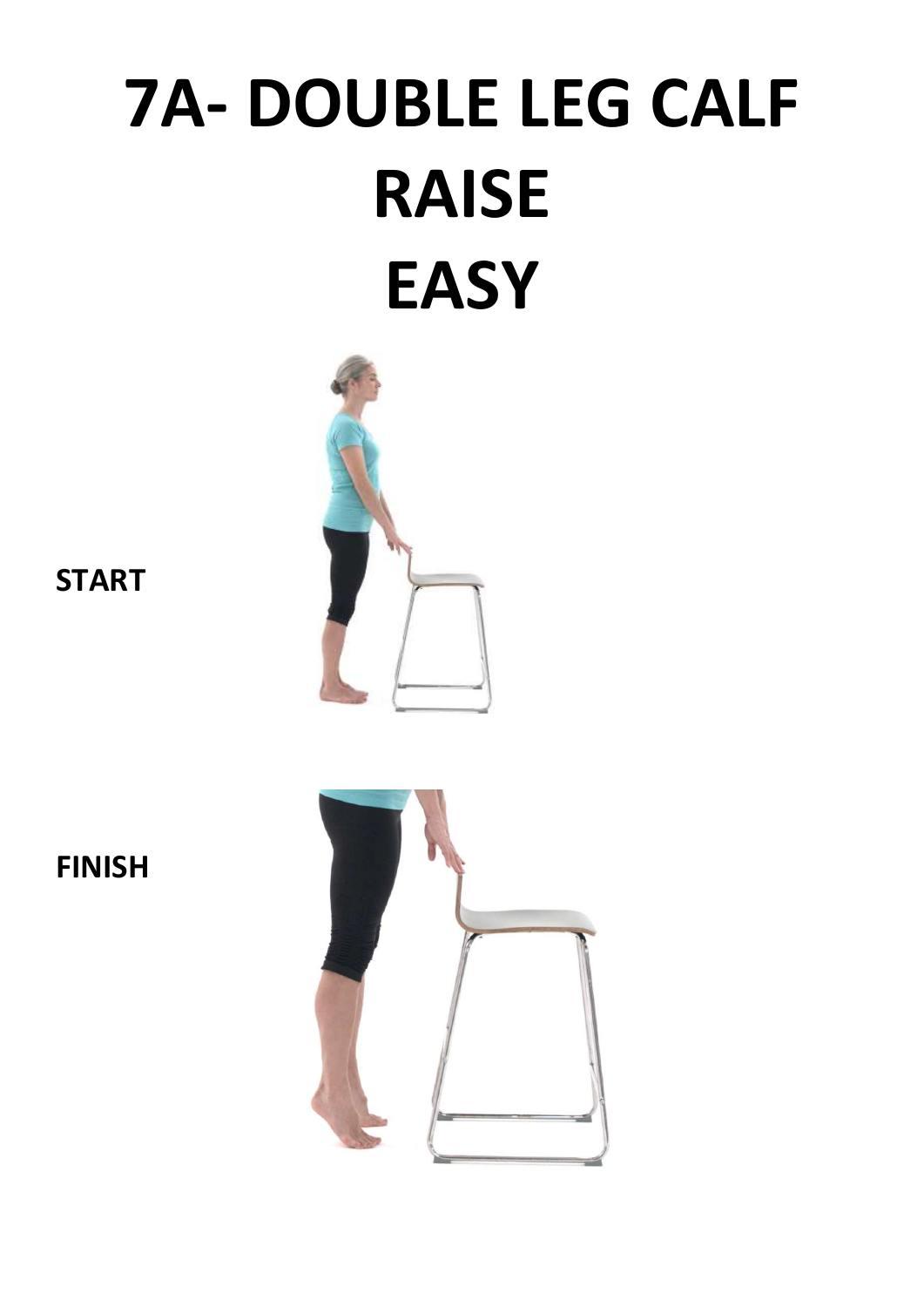## 7B- SINGLE LEG CALF RAISE **HARD**



**START**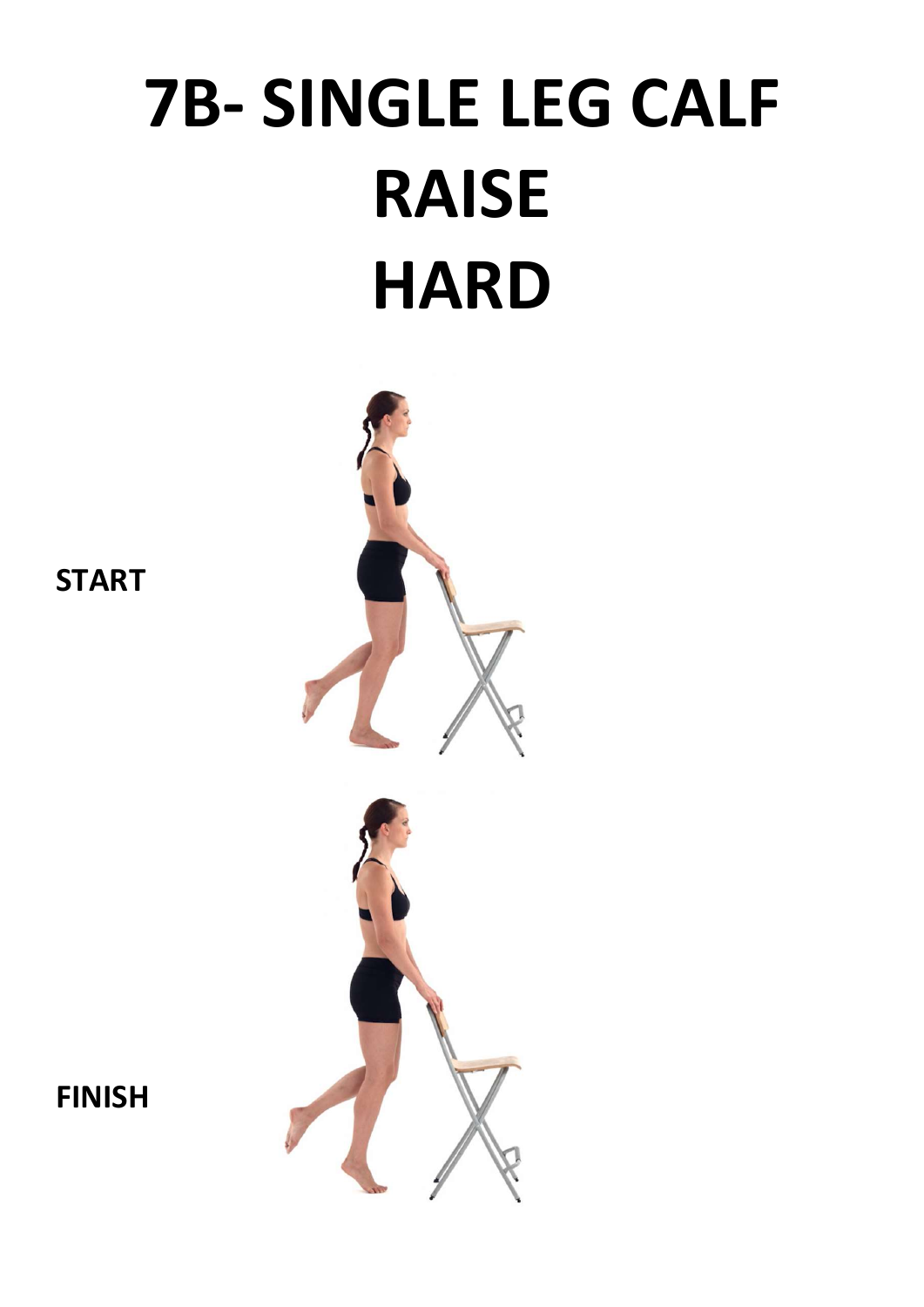# 8A- WALL PRESS-UP **EASY**



#### Variations:

Hands narrow

Hands wide

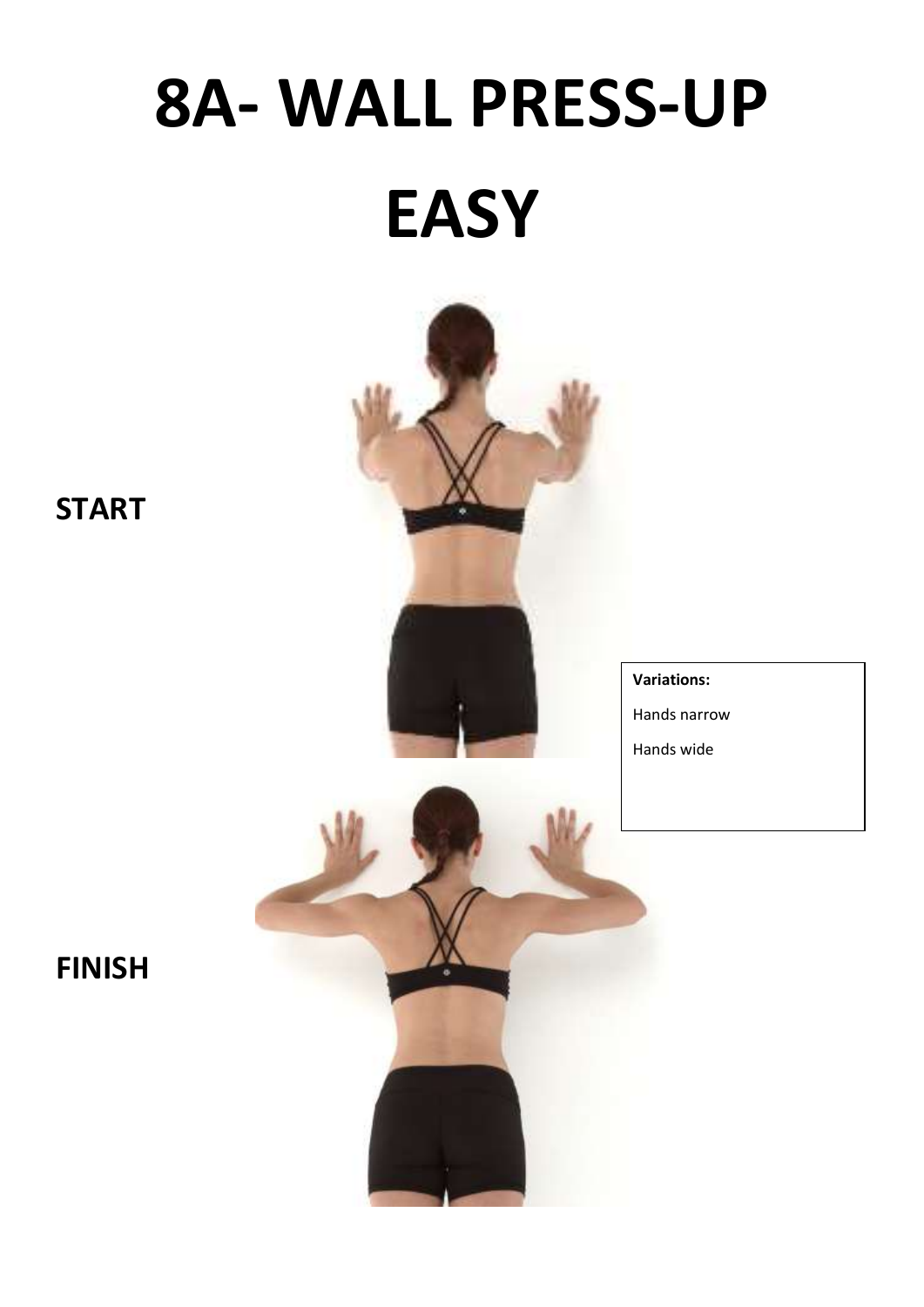### 8B- KNEE PUSH UP **HARD**



**START** 

#### Variations:

Hands narrow

Hands wide

On toes

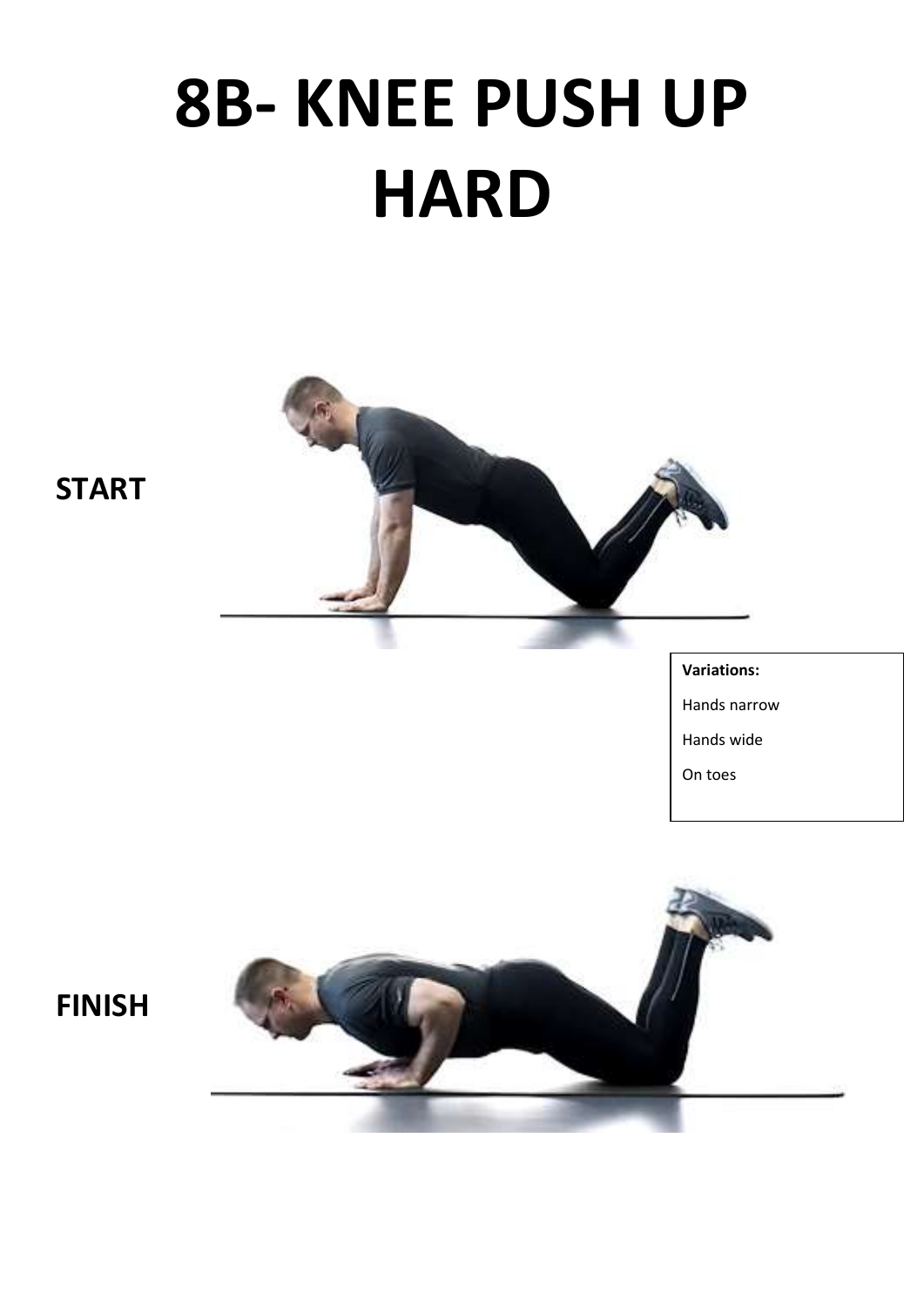# 9A- HIP EXTENSION **EASY**



**START** 

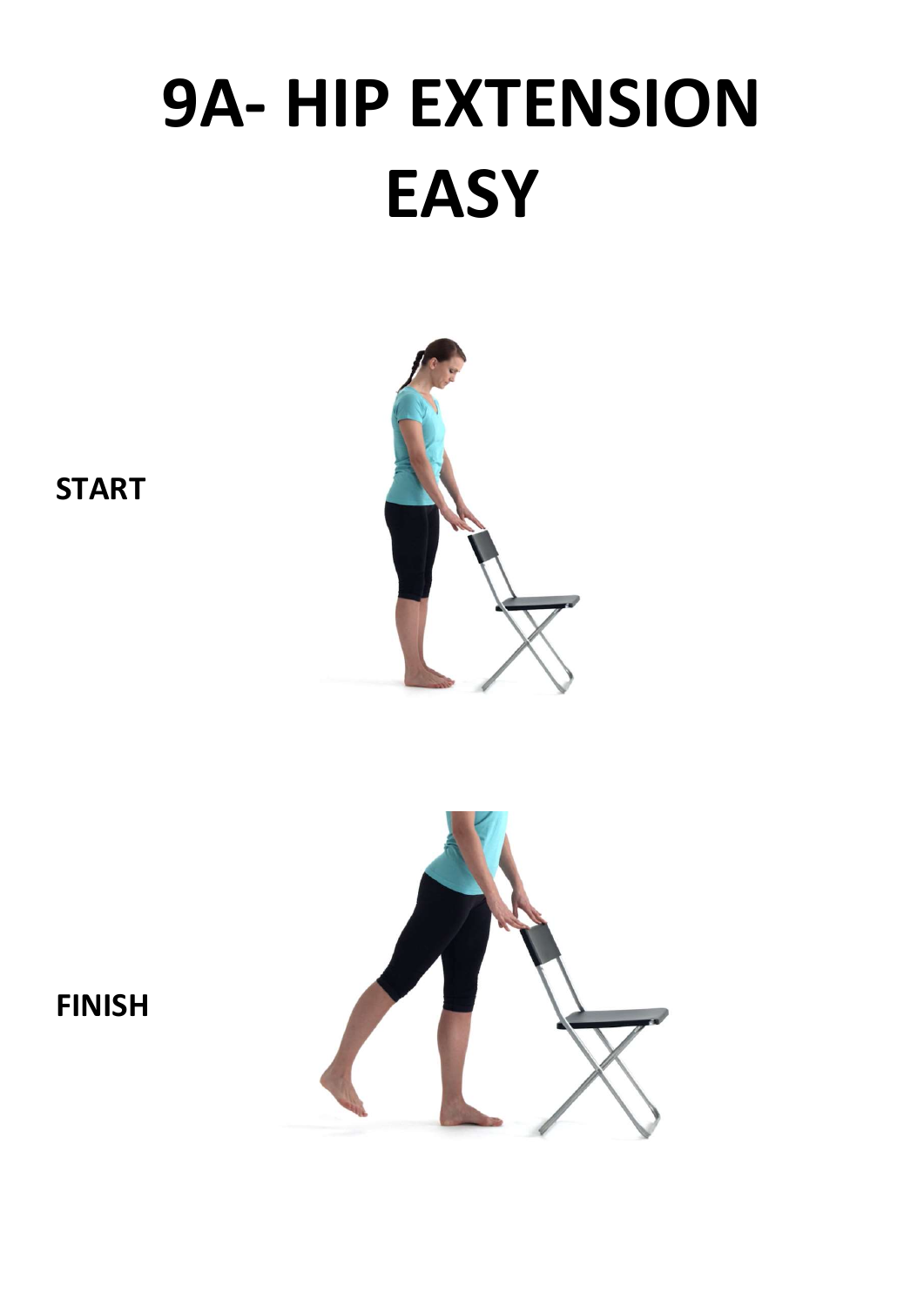## 9B- BRIDGE ON FLOOR **HARD**

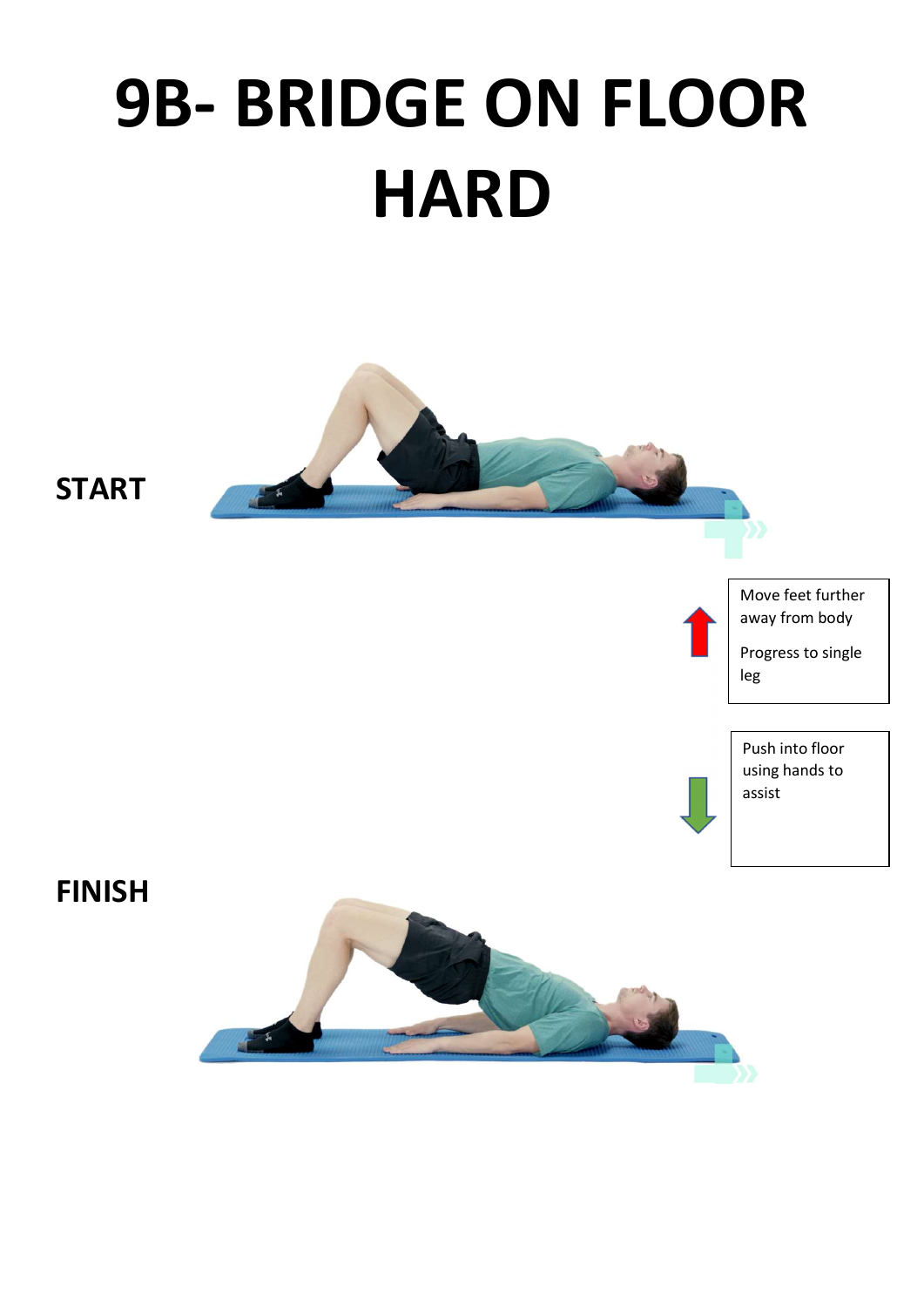# 10- UPPER BODY **STRETCHES**

### Hold each stretch for 15-20 seconds.

**NECK** 



### **SHOULDERS**



FOREARMS/WRISTS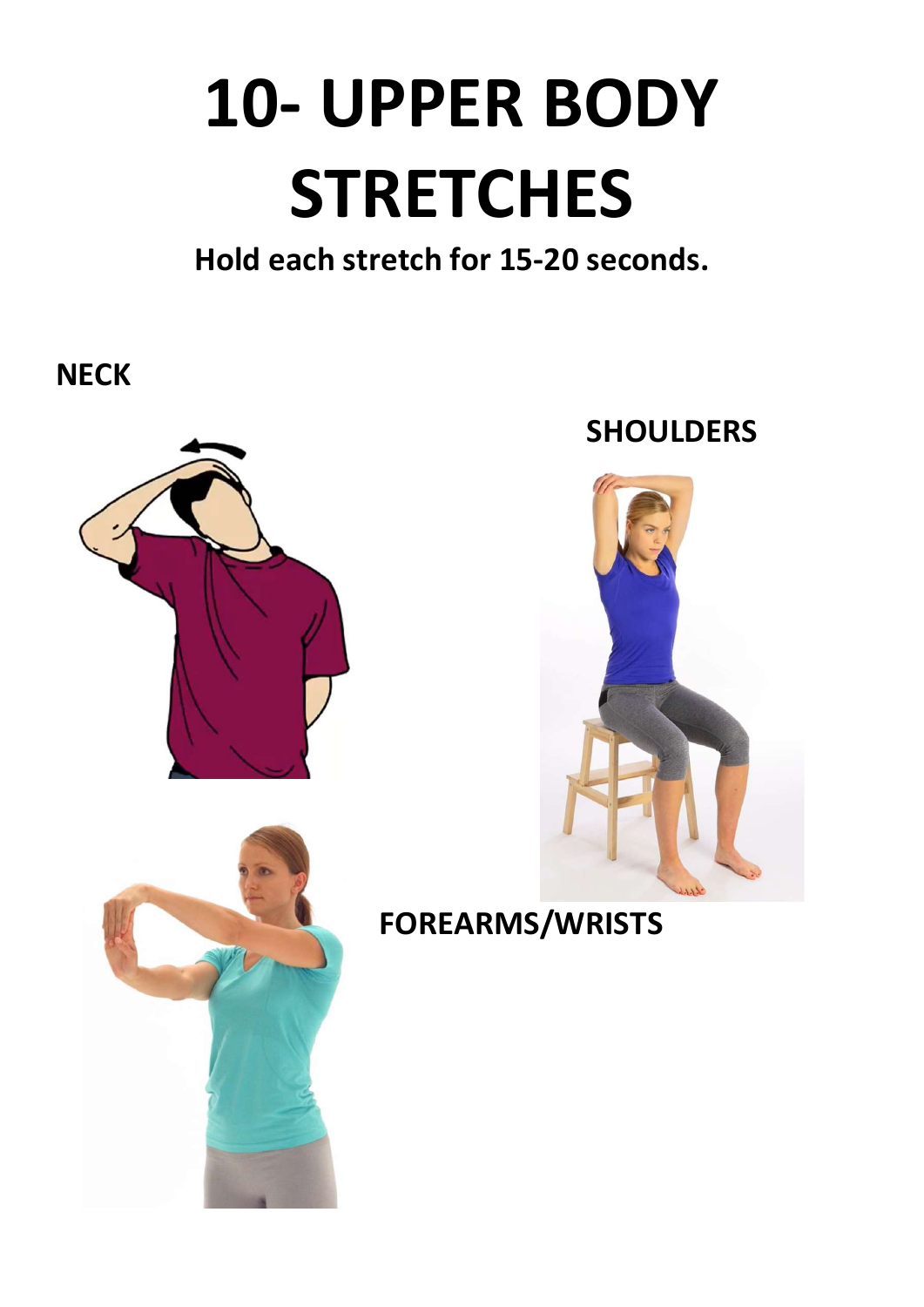# 11- LOWER BODY **STRETCHES**

Hold each stretch for 15-20 seconds

QUADRICEPS (using chair or hand)





HAMSTRING CALF